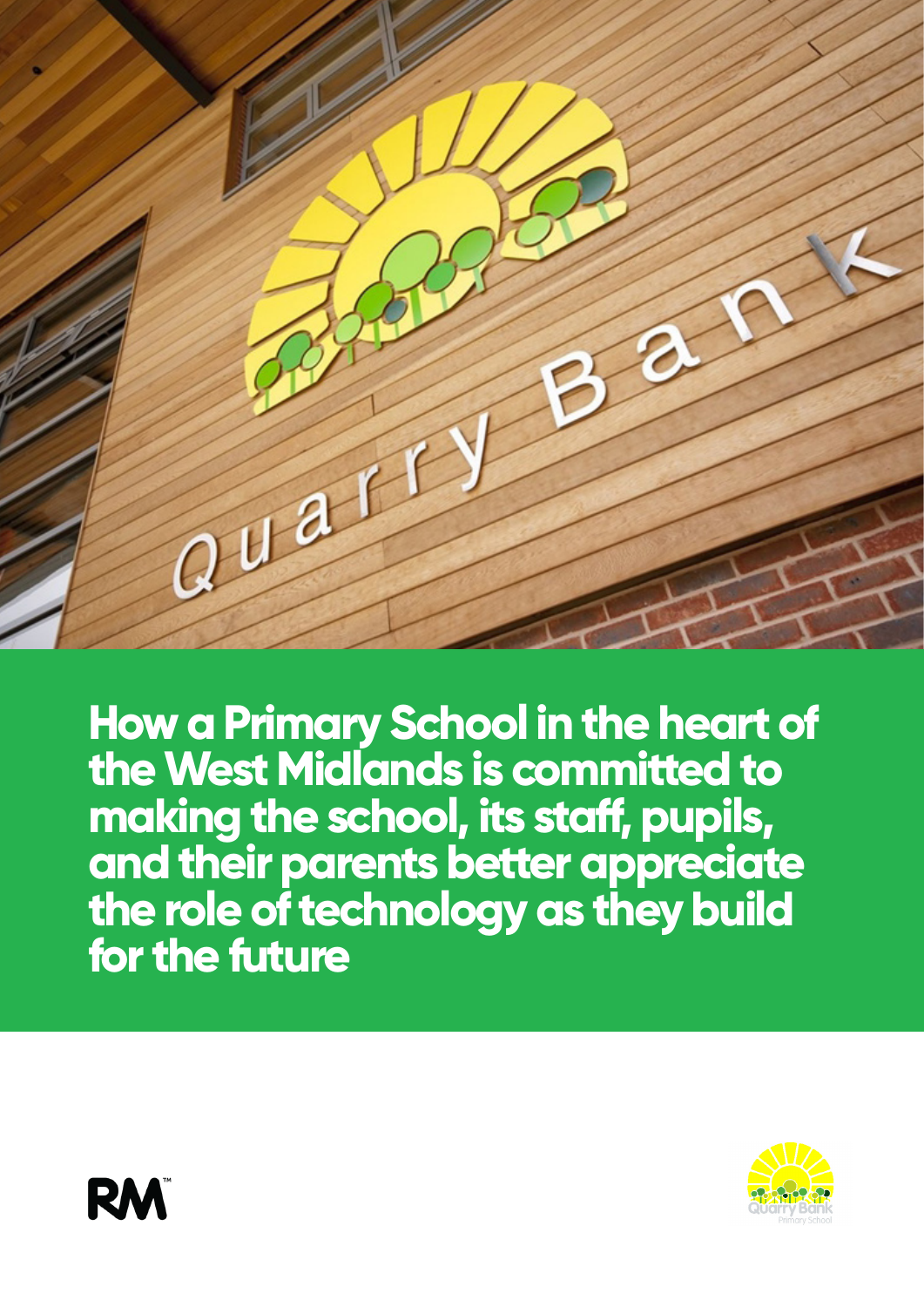# **The Background**

Quarry Bank Primary School is a 1.5 form Primary School, teaching around 380 children from Nursery to Year 6 on the Quarry Bank High Street in Dudley – in the heart of the West Midlands. The catchment is varied with roughly a third of pupils eligible for pupil premium, but whilst the area is historically quite industrial, it is located close to the Merry Hill Shopping Centre.

The school's values dictate the way the school has always operated – in asking their children to work hard, be kind, and to better themselves. Perhaps with that in mind, they recognised at an early stage the importance of technology within an education environment, appointing RM over 11 years ago to provide regular technical support on-site and remotely. RM manage all of their computer devices and support the school's technology infrastructure.

**"The school relies on our Technology Account Manager at RM to support us in deciding our school's technology strategy whilst ensuring we take advantage of all the services that we buy in to".** 

**Alex Rawlings,** Headteacher

### **The Challenge**

Despite this – but like many Primary Schools in this country prior to the Coronavirus pandemic turning everything upside down in March 2020 – Quarry Bank Primary did not have many computer devices, nor would they admit to being particularly technologically advanced. Whilst there were several members of staff that had some of this expertise, the pandemic forced everyone to gain this appreciation and to share knowledge.

**"Whilst it seems odd to say it now, at the time there was certainly a resistance to move to new tech and engage with cloud-based provision and learner platforms. CC4 access was being used to enable staff to connect remotely, but our hardware was limited and our appreciation of what it could do, likewise".**

**Alex Rawlings,** Headteacher

Whilst the school had made earlier attempts to migrate to cloud-based infrastructure, they were never sustained, and there were always other priorities – such as responding to Ofsted inspections, and putting in place the type of improvements that that necessitated.

### **The Response**

That said, when the Prime Minister made his announcement on 18th March 2020 that schools would close to all but the vulnerable and children of key workers, the school quickly realised that they were better prepared than they might have thought, with many of the basics already in place.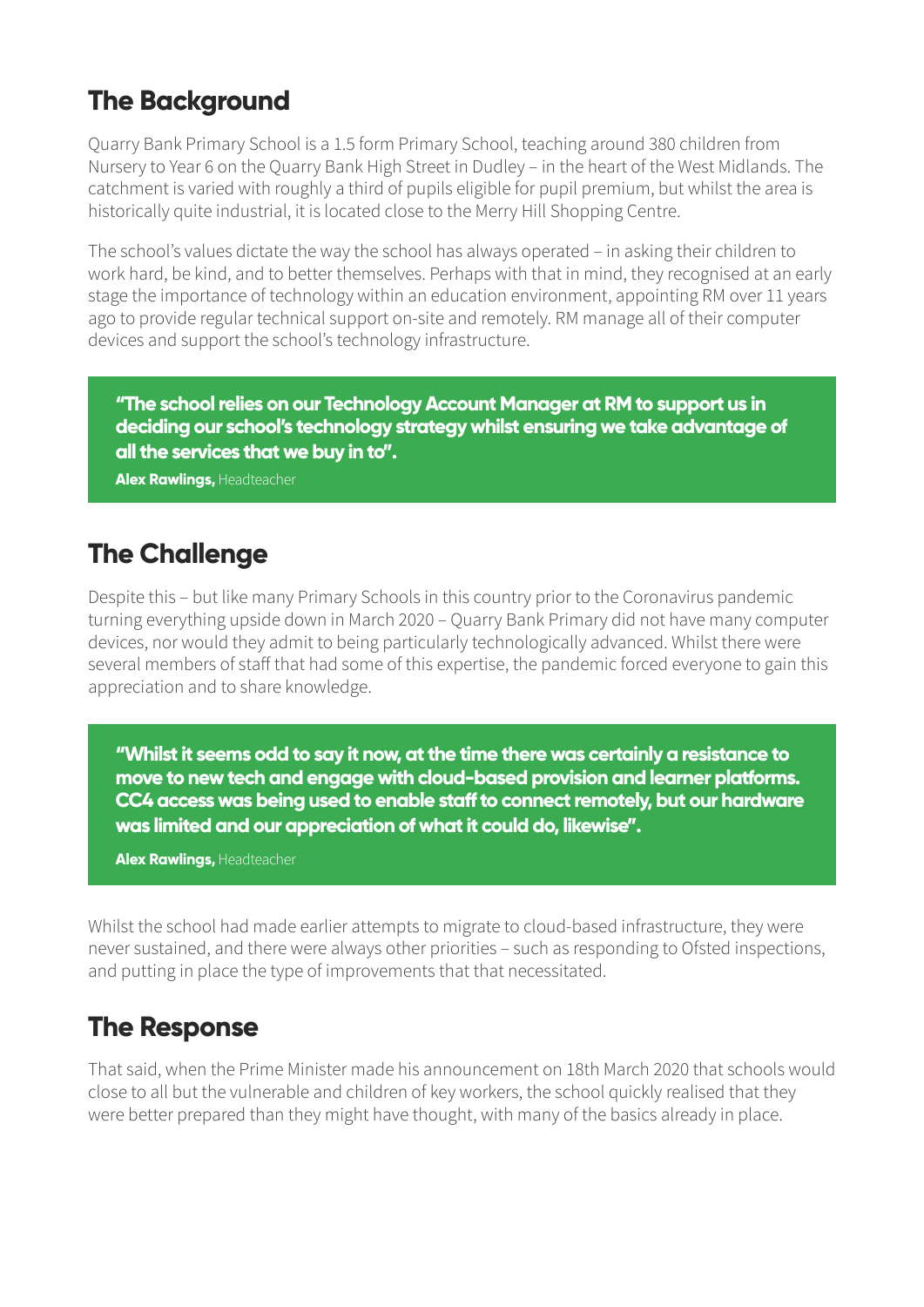**"We followed very clear teaching principles and we were confident in our ability to create resources to share with the children whilst they were at home, however we lacked the means to share and communicate that with parents".**

**Alex Rawlings,** Headteacher

As such, the first Lockdown became a turning point for the school, as they had to engage with learning platforms and portals to share work.

Initially, the school widened its existing use of Class Dojo as a school platform. Each teacher was able to share their learning activities with their pupils and they had a fantastic means of keeping in touch with the whole-school community. This platform enabled the school to be available to parents during a very stressful and anxious time – supporting families academically and pastorally.

**"In the first Lockdown we were galvanised as a community and parents loved seeing photos and videos of work being completed at home".**

**Alex Rawlings,** Headteacher



Lockdown 2 – however – took them to a new level. They retained all of the positives from Class Dojo but expanded them with the Microsoft teaching tools to make a much stronger academic offer.

Being better prepared, the school were able to provide all of their learners with their own Office 365 login details (alongside other platforms such as TT Rockstars, Spelling Shed and Read Theory). They were also better prepared with hardware – purchasing additional Chromebooks through RM, meaning that the laptops they used for the delivery of the Computing curriculum could now be provided to teachers so they could use a school laptop to deliver home-learning. Visualisers were also bought for all staff so that they could record elements of teaching to share with the children.

**"We decided to offer both asynchronous and synchronous teaching to our students. Being able to share a mixture of live lessons and pre-recorded meant that the majority of our children could access most of the learning".**

**Alex Rawlings,** Headteacher

Lessons were often recorded through MS Stream or straight through the Class Dojo platform. MS Teams was used a great deal for children to access lessons but more importantly, they made live sessions available for children to just catch-up on the day and check in with them on a pastoral basis. Some teachers used the technology to regularly hold parent mornings where they would have a coffee with parents in an attempt to stay connected but to also acknowledge parent's wishes and feelings.

Towards the end of the second Lockdown, MS Forms was introduced so that children could receive instant feedback on their learning in a way that teachers could help reduce their workload (in terms of marking).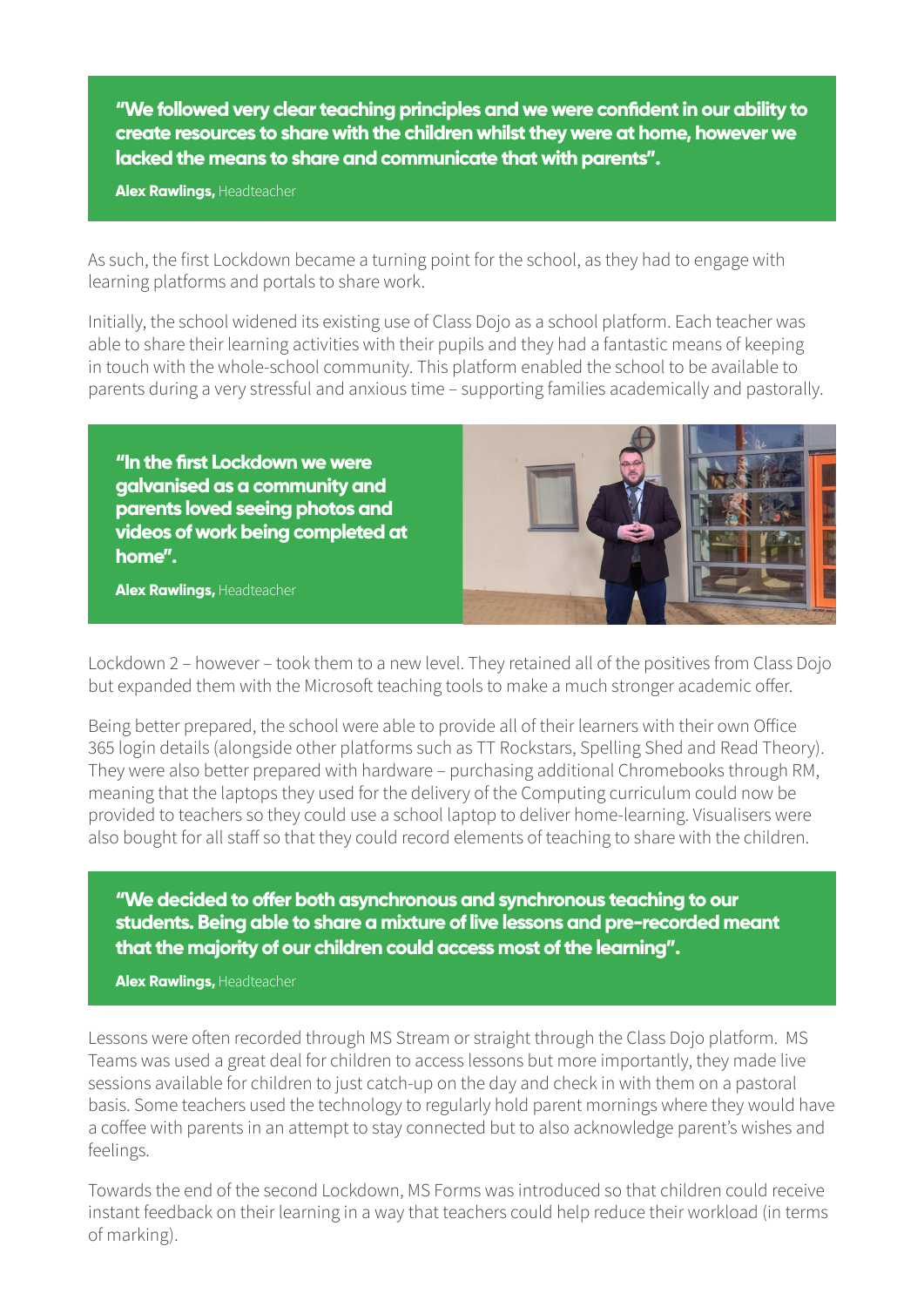At the same time, Google Forms was being used to ascertain parents' views of home-learning – which whilst hugely positive, identified a concern amongst many parents about their children's mental health needs. It was at that point that the school adjusted their remote learning offer so that as well as an emphasis on the core subjects, they also introduced a focus on mindfulness and wellbeing.

**"The use of MS Teams and Class Dojo helped us to stay in touch with the children and helped them to feel connected".**

**Alex Rawlings,** Headteacher



The school were now flying, adding third-party tools such as scavenger hunts embedded into their [interactive virtual school t](https://aperture360.s3.amazonaws.com/tours/QUARRY-BANK/index.htm)our (produced by a local school photography company) to invite the children back into school and providing conversation points to talk with their parents about their place in the class and where they go out to play.

Whilst most teachers think most about their delivery, in a Remote Learning environment one of the bigger challenges lies in adjusting to the environment where the learner is being taught. The difference is subtle, but important.

**"We knew that rather than having a stable environment such as a classroom, teachers now had 30 very individual environments where their teaching would be received. This forced our teachers to work tirelessly throughout and remain incredibly flexible with their provision".**

**Alex Rawlings,** Headteacher

To overcome issues with safeguarding, the school amended their policy to include Remote Learning, with the rules and routines made clear to all children. Whilst there were the expected teething problems in some remote lessons – with some parents having to be reminded not to hold discussions whilst teaching was happening, and children being asked not to mute other children – as teachers became more used to the technology and the settings available to them through the software, these issues were quickly negated.

This has been a huge learning curve for everyone. Towards the end of 2019, RM undertook [research](https://www.rm.com/-/media/Images/Blog/2020/BETT-2020-Research-Infographic-FINAL.png?la=en&hash=94F8430AEBD3FB227308F292034139B5332781C0)  [that suggested that there was significant resistance amongst teachers towards a greater use of](https://www.rm.com/-/media/Images/Blog/2020/BETT-2020-Research-Infographic-FINAL.png?la=en&hash=94F8430AEBD3FB227308F292034139B5332781C0)  [technology in schools](https://www.rm.com/-/media/Images/Blog/2020/BETT-2020-Research-Infographic-FINAL.png?la=en&hash=94F8430AEBD3FB227308F292034139B5332781C0) and Quarry Bank Primary admit that there were probably in a similar space at least at this point – but for them it was the arrival of a new headteacher at this time who drove a whole-school improvement – with technology part of this new vision.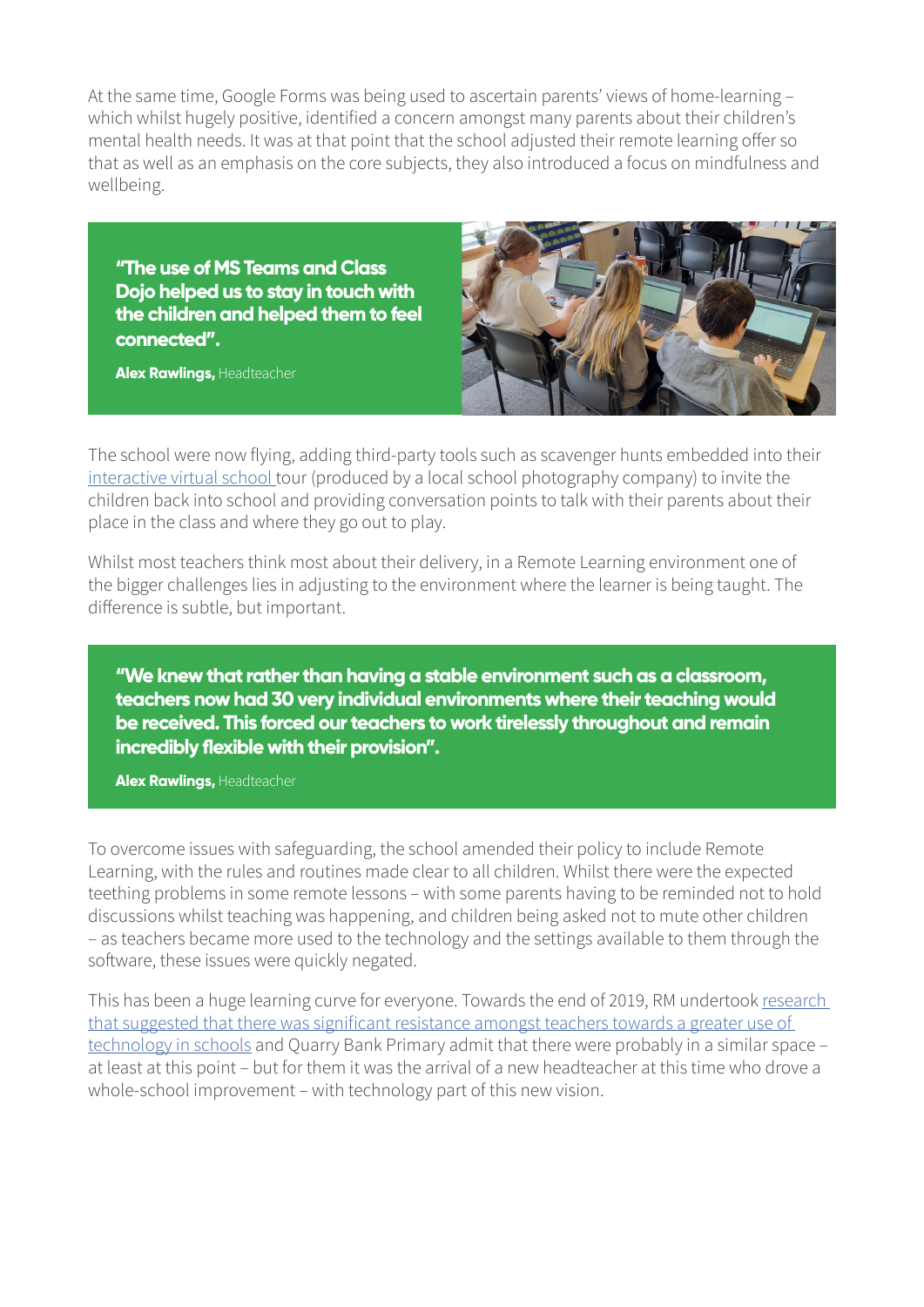**"Change can be good as long as people feel anchored by some consistency. Quickly developing technology provision would have been a change too far at that point. However, staff confidence in the use of technology has increased hugely since that point and now is the time to ride that wave to embed further developments, such as the move to the cloud and the use of further audio/visual hardware available to us".**

**Alex Rawlings,** Headteacher

#### **The Journey**

In the same way that a new headteacher proved the catalyst to change, the burning platform of the pandemic expedited everything. Importantly, for Quarry Bank Primary, by having a long-term technology partner as part of the team, they had someone to turn to when they needed it most.

**"The support provided by RM underpins our entire tech journey. Trust in technology is hard-fought but easily lost. If something does not work – especially the introduction of new technology – users lose confidence very quickly and then stop engaging. Having the support of RM gave us great confidence in the technology, with any issue quickly and efficiently overcome".**

**Alex Rawlings,** Headteacher

RM were there from the initial set up of login details to MS Teams, to the procurement of hardware, through to strategic advice and best practice, and consistent on-site and off-site technical support.

Quarry Bank Primary were fortunate in receiving hardware devices through various charities, as well as via the [Department for Education Laptop scheme.](https://www.gov.uk/guidance/get-laptops-and-tablets-for-children-who-cannot-attend-school-due-to-coronavirus-covid-19) RM were on hand to quickly set each up, ensuring their most in-need children received support at the earliest possible opportunity.

**"The access to technical support was second-to-none, despite many of RM's technicians working from home during the pandemic. As an example, we had arranged a live PE session with Mr Motivator at 9.30am on the first day back after half-term as a special treat for key worker children being taught at school. At 8:45am we discovered that he was using Zoom, which we had never used before, but our RM technical support team remotely installed the software on all computers in school within 30 minutes, meaning the children could access the session seamlessly, oblivious to the panic that had ensued 45 minutes earlier".**

**Alex Rawlings,** Headteacher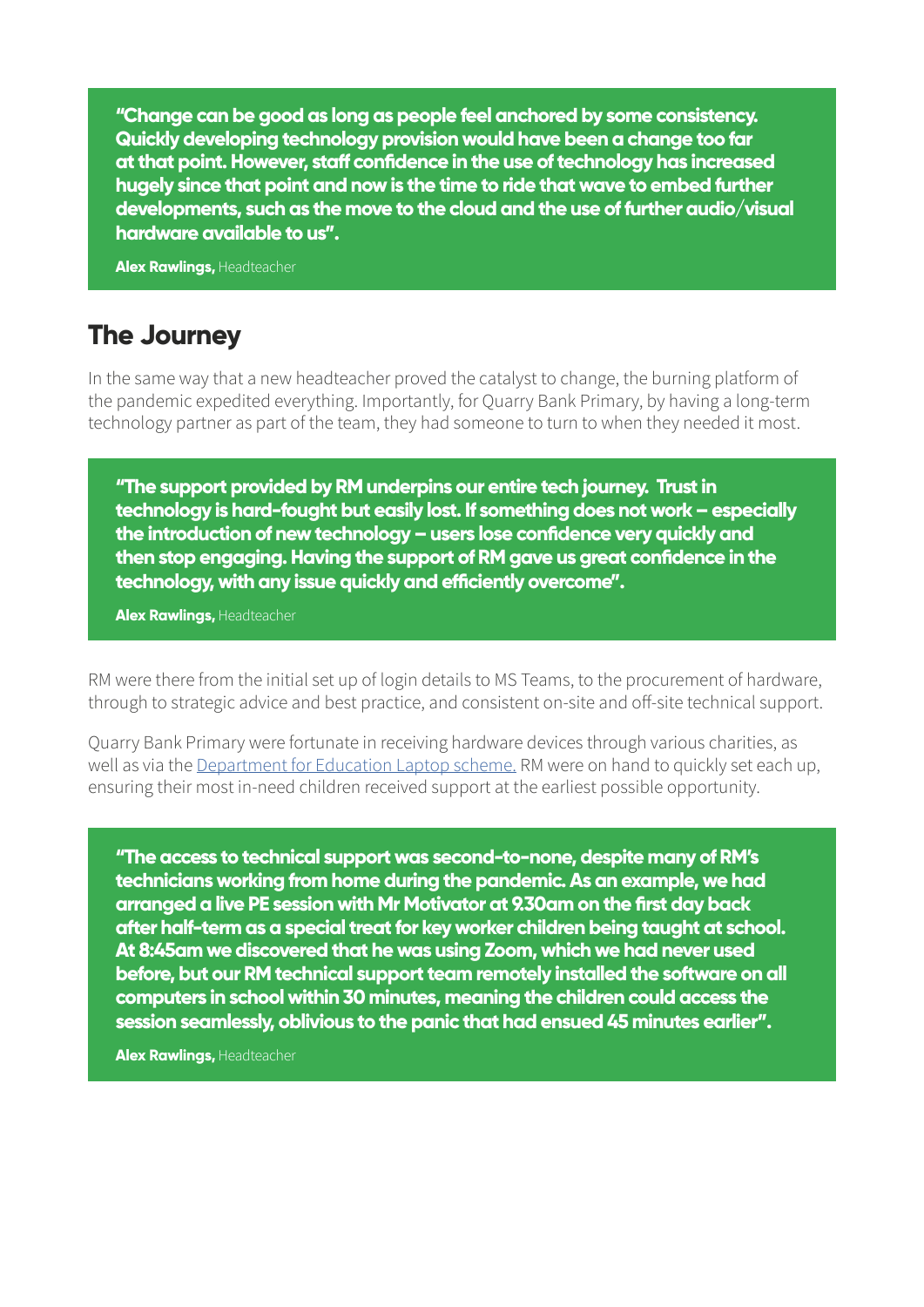# **The Lessons Learnt**

- 1. **Identify a champion** in the case of Quarry Bank, it was individual teachers that researched and identified the appropriate platform to use. This meant that the Headteacher could work to promote software that was already supported by the teaching staff. The Headteacher had tech champions in his staff that he could encourage to innovate and improve provision, knowing that the strategies and actions would be promoted and shared by the champions themselves.
- **2. Think beyond the pedagogy** identify a learning platform that not only enables you to stay on track academically but allows you to develop an online community to keep all stakeholders connected.
- **3. Do not simply replicate what went before** think less about trying to mimic the classroom practice but consider the environment where the learning will be received.
- **4. Work as a team** whilst we all hope that this will be the last we see of this pandemic, it did teach the world the benefits of working together to reach a desired outcome.
- **5. Identify your partners**  it is a cliché, but teachers make the best teachers, but may not always know the latest technology that exists. Having an IT partner on hand ensures that you can learn best practice from other schools whilst tapping into the very latest technological developments – allowing the school to focus on what it does best.

# **The Legacy**

Everyone was delighted when the Prime Minister finally announced that children could return to school from 8th March 2021 – not least the staff at Quarry Bank Primary – nothing could make up for missing the face-to-face contact with all of their children. However, it is important to not eradicate the preceding twelve months from our memories, but instead to build on what was learnt during this period…

- for schools as a whole, this is about being far more conscious about the lives children lead given they have spent so long looking through "a window" in to their homes, which has been eye-opening for some;
- for teachers, it will be a greater understanding and respect for the technology that they use and how best to utilise it in the classroom of the future;
- for parents, it is a newfound respect for what it takes to be a great teacher, and the lengths that those teachers go to, to perform their job; and
- for pupils, it is a new level of resilience to know they can overcome any hurdle thrown at them, and to respond. In the case of technology, it is to equip them with the skills they will almost certainly need in later life.